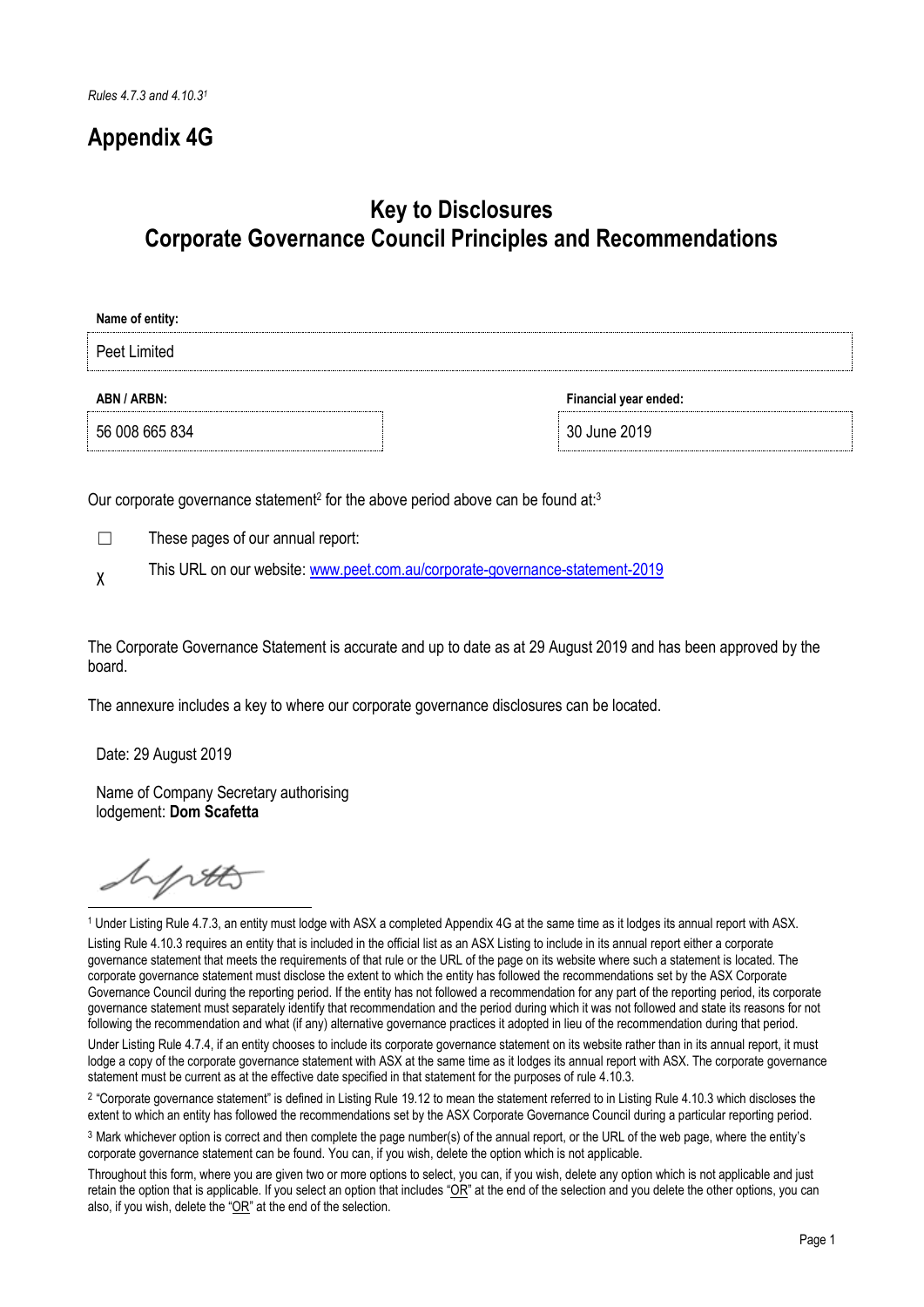## **ANNEXURE – KEY TO CORPORATE GOVERNANCE DISCLOSURES**

-

|     | <b>Corporate Governance Council recommendation</b>                                                                                                                                                                                                                                                                                                      | We have followed the recommendation in full for the whole of the<br>period above. We have disclosed                                                                                                                                                                                                                                                                              | We have NOT followed the recommendation in full for the whole<br>of the period above. We have disclosed <sup>4</sup>                                                                   |
|-----|---------------------------------------------------------------------------------------------------------------------------------------------------------------------------------------------------------------------------------------------------------------------------------------------------------------------------------------------------------|----------------------------------------------------------------------------------------------------------------------------------------------------------------------------------------------------------------------------------------------------------------------------------------------------------------------------------------------------------------------------------|----------------------------------------------------------------------------------------------------------------------------------------------------------------------------------------|
|     | <b>PRINCIPLE 1 - LAY SOLID FOUNDATIONS FOR MANAGEMENT AND OVERSIGHT</b>                                                                                                                                                                                                                                                                                 |                                                                                                                                                                                                                                                                                                                                                                                  |                                                                                                                                                                                        |
| 1.1 | A listed entity should disclose:<br>the respective roles and responsibilities of its board and<br>(a)<br>management; and<br>those matters expressly reserved to the board and those<br>(b)<br>delegated to management.                                                                                                                                  | the fact that we follow this recommendation:<br>χ<br>in our Corporate Governance Statement OR<br>$\Box$<br>at<br>. and information about the respective roles and responsibilities of<br>our board and management (including those matters expressly<br>reserved to the board and those delegated to management):<br>χ<br>at www.peet.com.au/corporate-governance-statement-2019 | └<br>an explanation why that is so in our Corporate Governance<br>Statement OR<br>we are an externally managed entity and this recommendation<br>$\Box$<br>is therefore not applicable |
| 1.2 | A listed entity should:<br>undertake appropriate checks before appointing a person, or<br>(a)<br>putting forward to security holders a candidate for election,<br>as a director; and<br>provide security holders with all material information in its<br>(b)<br>possession relevant to a decision on whether or not to elect<br>or re-elect a director. | the fact that we follow this recommendation:<br>χ<br>in our Corporate Governance Statement OR<br>$\Box$<br>at                                                                                                                                                                                                                                                                    | $\Box$<br>an explanation why that is so in our Corporate Governance<br>Statement OR<br>L<br>we are an externally managed entity and this recommendation<br>is therefore not applicable |
| 1.3 | A listed entity should have a written agreement with each director<br>and senior executive setting out the terms of their appointment.                                                                                                                                                                                                                  | the fact that we follow this recommendation:<br>⊔<br>in our Corporate Governance Statement OR<br>$\Box$<br>at                                                                                                                                                                                                                                                                    | χ<br>an explanation why that is so in our Corporate Governance<br>Statement OR<br>L<br>we are an externally managed entity and this recommendation<br>is therefore not applicable      |
| 1.4 | The company secretary of a listed entity should be accountable<br>directly to the board, through the chair, on all matters to do with the<br>proper functioning of the board.                                                                                                                                                                           | the fact that we follow this recommendation:<br>χ<br>in our Corporate Governance Statement OR<br>L<br>at                                                                                                                                                                                                                                                                         | └<br>an explanation why that is so in our Corporate Governance<br>Statement OR<br>we are an externally managed entity and this recommendation<br>is therefore not applicable           |

<sup>&</sup>lt;sup>4</sup> If you have followed all of the Council's recommendations in full for the whole of the period above, you can, if you wish, delete this column from the form and re-format it.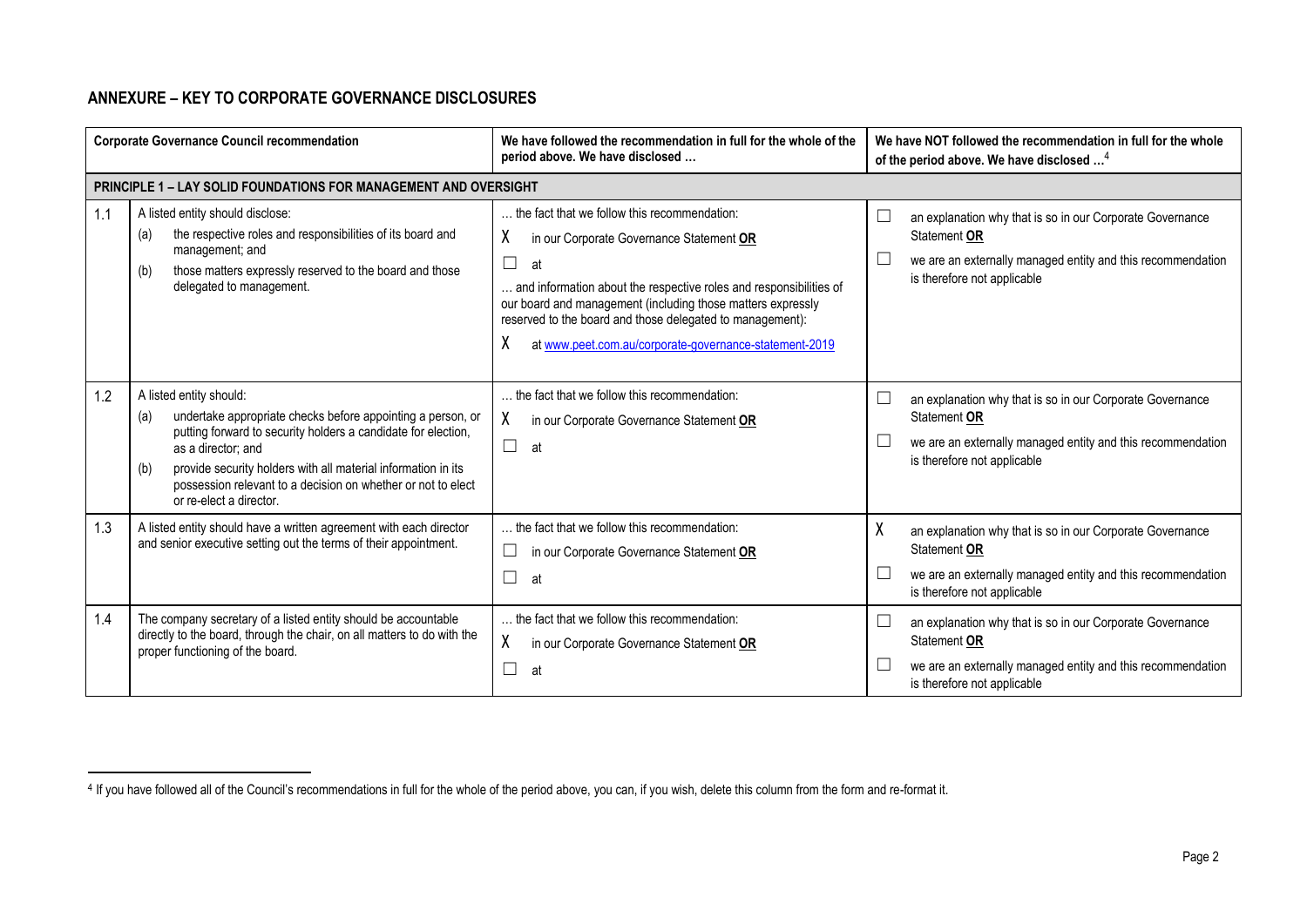|     | <b>Corporate Governance Council recommendation</b>                                                                                                                                                                                                                                                                                                                                                                                                                                                                                                                                                                                                                                                                                                                                                                                                                                                                                                                                                                                                                                      | We have followed the recommendation in full for the whole of the<br>period above. We have disclosed                                                                                                                                                                                                                                                                                                                                                                                                                                                                                                                                                                                          | We have NOT followed the recommendation in full for the whole<br>of the period above. We have disclosed <sup>4</sup>                                                                        |
|-----|-----------------------------------------------------------------------------------------------------------------------------------------------------------------------------------------------------------------------------------------------------------------------------------------------------------------------------------------------------------------------------------------------------------------------------------------------------------------------------------------------------------------------------------------------------------------------------------------------------------------------------------------------------------------------------------------------------------------------------------------------------------------------------------------------------------------------------------------------------------------------------------------------------------------------------------------------------------------------------------------------------------------------------------------------------------------------------------------|----------------------------------------------------------------------------------------------------------------------------------------------------------------------------------------------------------------------------------------------------------------------------------------------------------------------------------------------------------------------------------------------------------------------------------------------------------------------------------------------------------------------------------------------------------------------------------------------------------------------------------------------------------------------------------------------|---------------------------------------------------------------------------------------------------------------------------------------------------------------------------------------------|
| 1.5 | A listed entity should:<br>have a diversity policy which includes requirements for the<br>(a)<br>board or a relevant committee of the board to set<br>measurable objectives for achieving gender diversity and to<br>assess annually both the objectives and the entity's progress<br>in achieving them;<br>disclose that policy or a summary of it; and<br>(b)<br>disclose as at the end of each reporting period the<br>(c)<br>measurable objectives for achieving gender diversity set by<br>the board or a relevant committee of the board in accordance<br>with the entity's diversity policy and its progress towards<br>achieving them and either:<br>(1) the respective proportions of men and women on the<br>board, in senior executive positions and across the<br>whole organisation (including how the entity has defined<br>"senior executive" for these purposes); or<br>(2) if the entity is a "relevant employer" under the Workplace<br>Gender Equality Act, the entity's most recent "Gender<br>Equality Indicators", as defined in and published under<br>that Act. | the fact that we have a diversity policy that complies with<br>paragraph (a):<br>X<br>in our Corporate Governance Statement OR<br>$\Box$<br>at<br>and a copy of our diversity policy or a summary of it:<br>χ<br>at www.peet.com.au/corporate-governance-statement-2019<br>and the measurable objectives for achieving gender diversity set by<br>the board or a relevant committee of the board in accordance with our<br>diversity policy and our progress towards achieving them:<br>X<br>in our Corporate Governance Statement OR<br>$\Box$<br>at<br>and the information referred to in paragraphs $(c)(1)$ or $(2)$ :<br>X.<br>in our Corporate Governance Statement OR<br>$\Box$<br>at | $\Box$<br>an explanation why that is so in our Corporate Governance<br>Statement OR<br>$\Box$<br>we are an externally managed entity and this recommendation<br>is therefore not applicable |
| 1.6 | A listed entity should:<br>have and disclose a process for periodically evaluating the<br>(a)<br>performance of the board, its committees and individual<br>directors; and<br>disclose, in relation to each reporting period, whether a<br>(b)<br>performance evaluation was undertaken in the reporting<br>period in accordance with that process.                                                                                                                                                                                                                                                                                                                                                                                                                                                                                                                                                                                                                                                                                                                                     | the evaluation process referred to in paragraph (a):<br>X<br>in our Corporate Governance Statement OR<br>$\Box$<br>at<br>and the information referred to in paragraph (b):<br>χ<br>in our Corporate Governance Statement OR<br>П<br>at                                                                                                                                                                                                                                                                                                                                                                                                                                                       | $\Box$<br>an explanation why that is so in our Corporate Governance<br>Statement OR<br>$\Box$<br>we are an externally managed entity and this recommendation<br>is therefore not applicable |
| 1.7 | A listed entity should:<br>have and disclose a process for periodically evaluating the<br>(a)<br>performance of its senior executives; and<br>disclose, in relation to each reporting period, whether a<br>(b)<br>performance evaluation was undertaken in the reporting<br>period in accordance with that process.                                                                                                                                                                                                                                                                                                                                                                                                                                                                                                                                                                                                                                                                                                                                                                     | the evaluation process referred to in paragraph (a):<br>X<br>in our Corporate Governance Statement OR<br>$\Box$<br>at<br>and the information referred to in paragraph (b):<br>χ<br>in our Corporate Governance Statement OR<br>$\Box$<br>at                                                                                                                                                                                                                                                                                                                                                                                                                                                  | $\Box$<br>an explanation why that is so in our Corporate Governance<br>Statement OR<br>$\Box$<br>we are an externally managed entity and this recommendation<br>is therefore not applicable |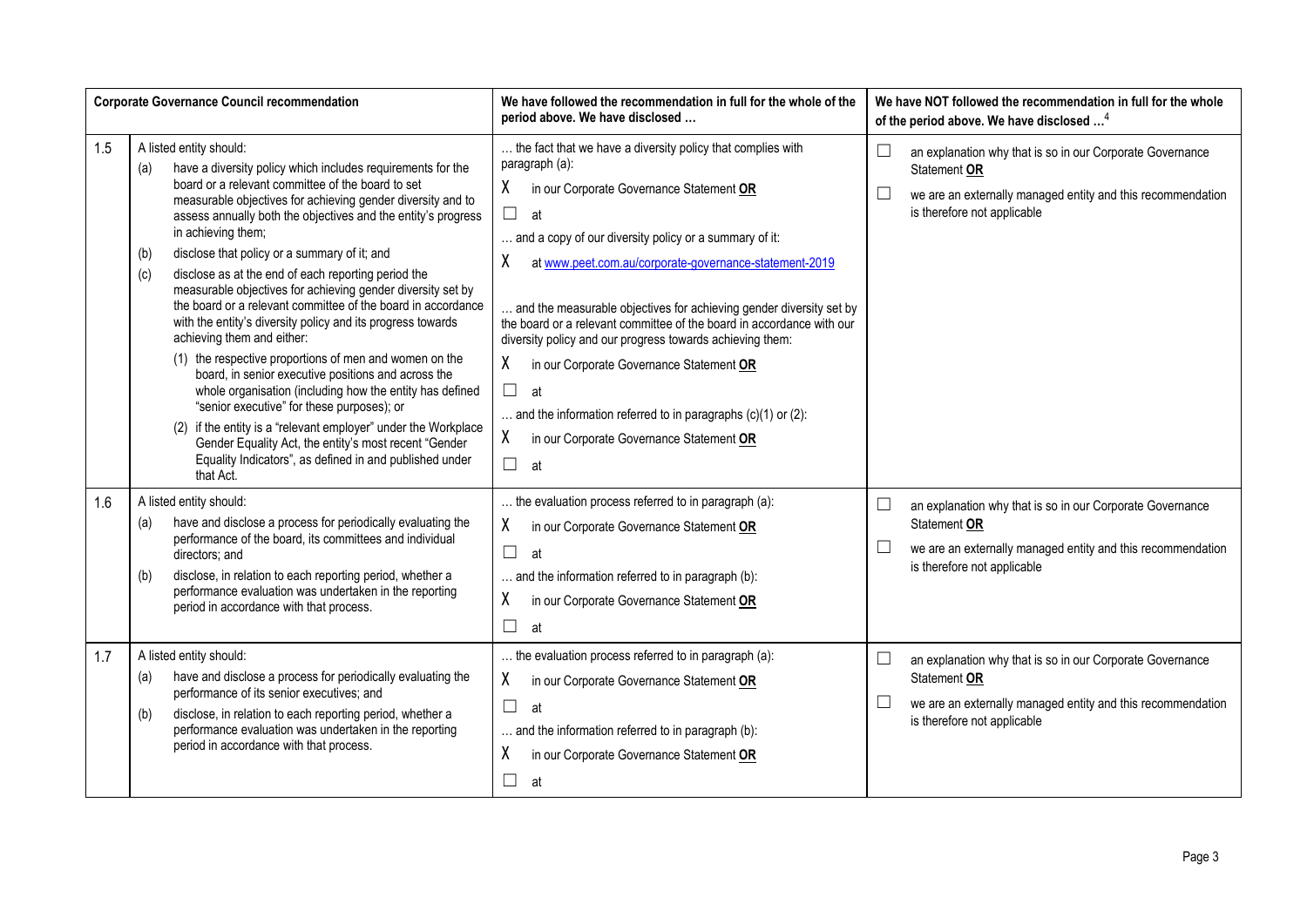| <b>Corporate Governance Council recommendation</b> |                                                                                                                                                                                                                                                                                                                                                                                                                                                                                                                                                                                                                                                                                                                                                                                                                                                                     | We have followed the recommendation in full for the whole of the<br>period above. We have disclosed                                                                                                                                                                                                                                                                                                                                                                                                                                                                                                                                                                                                                                                                                                                                                                                                                                              | We have NOT followed the recommendation in full for the whole<br>of the period above. We have disclosed <sup>4</sup>                                                         |
|----------------------------------------------------|---------------------------------------------------------------------------------------------------------------------------------------------------------------------------------------------------------------------------------------------------------------------------------------------------------------------------------------------------------------------------------------------------------------------------------------------------------------------------------------------------------------------------------------------------------------------------------------------------------------------------------------------------------------------------------------------------------------------------------------------------------------------------------------------------------------------------------------------------------------------|--------------------------------------------------------------------------------------------------------------------------------------------------------------------------------------------------------------------------------------------------------------------------------------------------------------------------------------------------------------------------------------------------------------------------------------------------------------------------------------------------------------------------------------------------------------------------------------------------------------------------------------------------------------------------------------------------------------------------------------------------------------------------------------------------------------------------------------------------------------------------------------------------------------------------------------------------|------------------------------------------------------------------------------------------------------------------------------------------------------------------------------|
|                                                    | PRINCIPLE 2 - STRUCTURE THE BOARD TO ADD VALUE                                                                                                                                                                                                                                                                                                                                                                                                                                                                                                                                                                                                                                                                                                                                                                                                                      |                                                                                                                                                                                                                                                                                                                                                                                                                                                                                                                                                                                                                                                                                                                                                                                                                                                                                                                                                  |                                                                                                                                                                              |
| 2.1                                                | The board of a listed entity should:<br>have a nomination committee which:<br>(a)<br>(1) has at least three members, a majority of whom are<br>independent directors; and<br>(2) is chaired by an independent director,<br>and disclose:<br>(3) the charter of the committee;<br>(4) the members of the committee; and<br>(5) as at the end of each reporting period, the number of<br>times the committee met throughout the period and<br>the individual attendances of the members at those<br>meetings; or<br>if it does not have a nomination committee, disclose that<br>(b)<br>fact and the processes it employs to address board<br>succession issues and to ensure that the board has the<br>appropriate balance of skills, knowledge, experience,<br>independence and diversity to enable it to discharge its<br>duties and responsibilities effectively. | [If the entity complies with paragraph (a):]<br>the fact that we have a nomination committee that complies with<br>paragraphs (1) and (2):<br>in our Corporate Governance Statement OR<br>$\Box$<br>at<br>and a copy of the charter of the committee:<br>at www.peet.com.au/corporate-governance-statement-2019<br>λ<br>and the information referred to in paragraphs (4) and (5):<br>χ<br>in our Corporate Governance Statement OR<br>X.<br>at this location: Directors' Report in the Annual Report<br>[If the entity complies with paragraph (b):]<br>the fact that we do not have a nomination committee and the<br>processes we employ to address board succession issues and to<br>ensure that the board has the appropriate balance of skills,<br>knowledge, experience, independence and diversity to enable it to<br>discharge its duties and responsibilities effectively:<br>in our Corporate Governance Statement OR<br>$\Box$<br>at | χ<br>an explanation why that is so in our Corporate Governance<br>Statement OR<br>we are an externally managed entity and this recommendation<br>is therefore not applicable |
| 2.2                                                | A listed entity should have and disclose a board skills matrix<br>setting out the mix of skills and diversity that the board currently<br>has or is looking to achieve in its membership.                                                                                                                                                                                                                                                                                                                                                                                                                                                                                                                                                                                                                                                                           | our board skills matrix:<br>χ<br>in our Corporate Governance Statement OR<br>$\mathcal{L}_{\mathcal{A}}$<br>at                                                                                                                                                                                                                                                                                                                                                                                                                                                                                                                                                                                                                                                                                                                                                                                                                                   | an explanation why that is so in our Corporate Governance<br>Statement OR<br>we are an externally managed entity and this recommendation<br>is therefore not applicable      |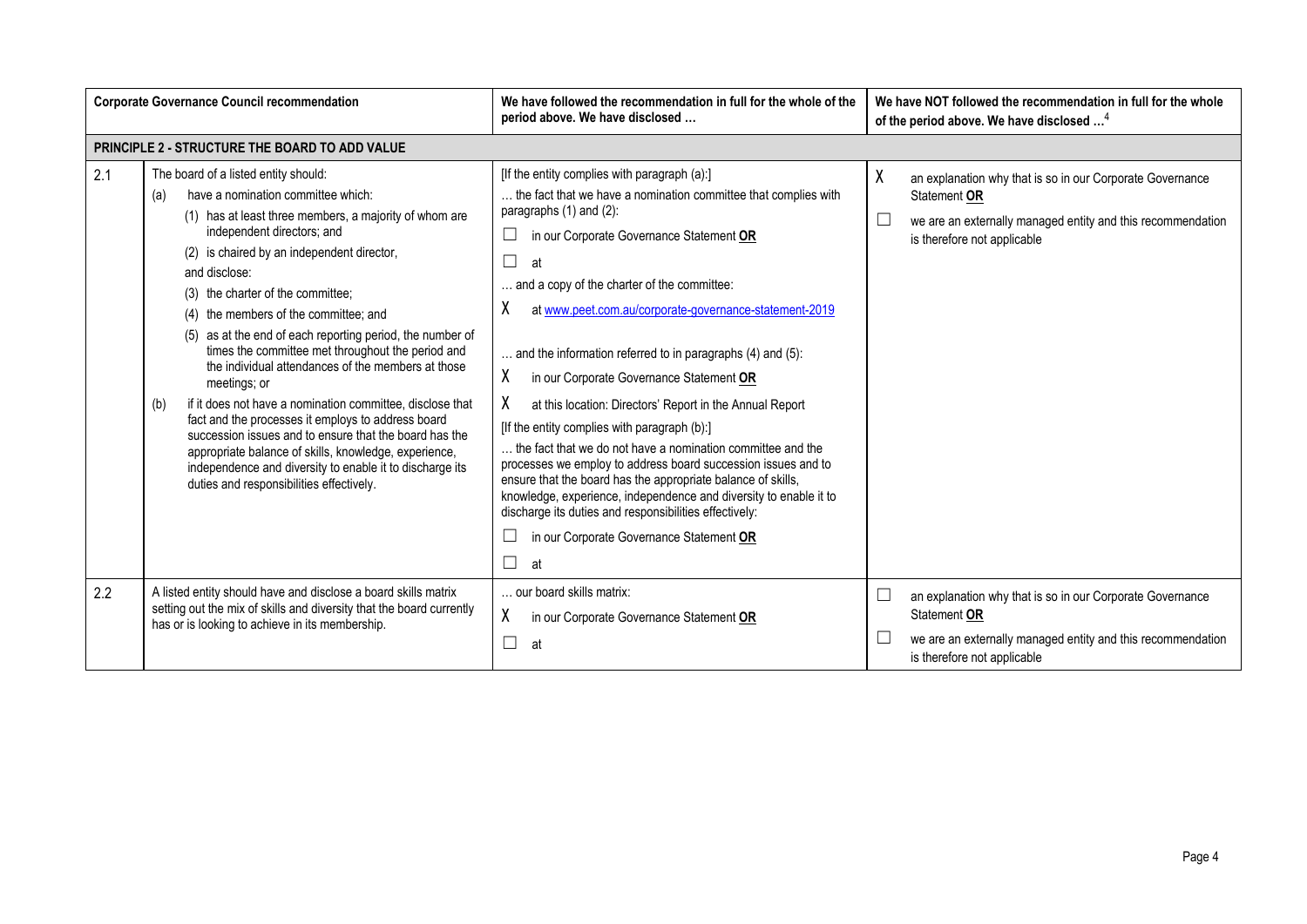|     | <b>Corporate Governance Council recommendation</b>                                                                                                                                                                                                                                                                                                                                                                                                                                                                                                     | We have followed the recommendation in full for the whole of the<br>period above. We have disclosed                                                                                                                                                                                                                                                                                                               | We have NOT followed the recommendation in full for the whole<br>of the period above. We have disclosed <sup>4</sup>                                                                   |
|-----|--------------------------------------------------------------------------------------------------------------------------------------------------------------------------------------------------------------------------------------------------------------------------------------------------------------------------------------------------------------------------------------------------------------------------------------------------------------------------------------------------------------------------------------------------------|-------------------------------------------------------------------------------------------------------------------------------------------------------------------------------------------------------------------------------------------------------------------------------------------------------------------------------------------------------------------------------------------------------------------|----------------------------------------------------------------------------------------------------------------------------------------------------------------------------------------|
| 2.3 | A listed entity should disclose:<br>the names of the directors considered by the board to be<br>(a)<br>independent directors;<br>if a director has an interest, position, association or<br>(b)<br>relationship of the type described in Box 2.3 but the board<br>is of the opinion that it does not compromise the<br>independence of the director, the nature of the interest,<br>position, association or relationship in question and an<br>explanation of why the board is of that opinion; and<br>the length of service of each director.<br>(c) | the names of the directors considered by the board to be<br>independent directors:<br>χ<br>in our Corporate Governance Statement OR<br>$\Box$<br>at<br>and, where applicable, the information referred to in paragraph (b):<br>$\Box$<br>in our Corporate Governance Statement OR<br>$\Box$<br>at<br>and the length of service of each director:<br>χ<br>in our Corporate Governance Statement OR<br>$\Box$<br>at | $\Box$<br>an explanation why that is so in our Corporate Governance<br>Statement                                                                                                       |
| 2.4 | A majority of the board of a listed entity should be independent<br>directors.                                                                                                                                                                                                                                                                                                                                                                                                                                                                         | the fact that we follow this recommendation:<br>$\Box$<br>in our Corporate Governance Statement OR<br>$\Box$<br>at                                                                                                                                                                                                                                                                                                | χ<br>an explanation why that is so in our Corporate Governance<br>Statement OR<br>$\Box$<br>we are an externally managed entity and this recommendation<br>is therefore not applicable |
| 2.5 | The chair of the board of a listed entity should be an independent<br>director and, in particular, should not be the same person as the<br>CEO of the entity.                                                                                                                                                                                                                                                                                                                                                                                          | the fact that we follow this recommendation:<br>$\Box$<br>in our Corporate Governance Statement OR<br>$\Box$<br>at                                                                                                                                                                                                                                                                                                | χ<br>an explanation why that is so in our Corporate Governance<br>Statement OR<br>$\Box$<br>we are an externally managed entity and this recommendation<br>is therefore not applicable |
| 2.6 | A listed entity should have a program for inducting new directors<br>and provide appropriate professional development opportunities<br>for directors to develop and maintain the skills and knowledge<br>needed to perform their role as directors effectively.                                                                                                                                                                                                                                                                                        | the fact that we follow this recommendation:<br>$\Box$<br>in our Corporate Governance Statement OR<br>$\Box$<br>at                                                                                                                                                                                                                                                                                                | χ<br>an explanation why that is so in our Corporate Governance<br>Statement OR<br>$\Box$<br>we are an externally managed entity and this recommendation<br>is therefore not applicable |
|     | PRINCIPLE 3 - ACT ETHICALLY AND RESPONSIBLY                                                                                                                                                                                                                                                                                                                                                                                                                                                                                                            |                                                                                                                                                                                                                                                                                                                                                                                                                   |                                                                                                                                                                                        |
| 3.1 | A listed entity should:<br>have a code of conduct for its directors, senior executives<br>(a)<br>and employees; and<br>disclose that code or a summary of it.<br>(b)                                                                                                                                                                                                                                                                                                                                                                                   | our code of conduct or a summary of it:<br>X<br>in our Corporate Governance Statement OR<br>П<br>at                                                                                                                                                                                                                                                                                                               | an explanation why that is so in our Corporate Governance<br>Statement                                                                                                                 |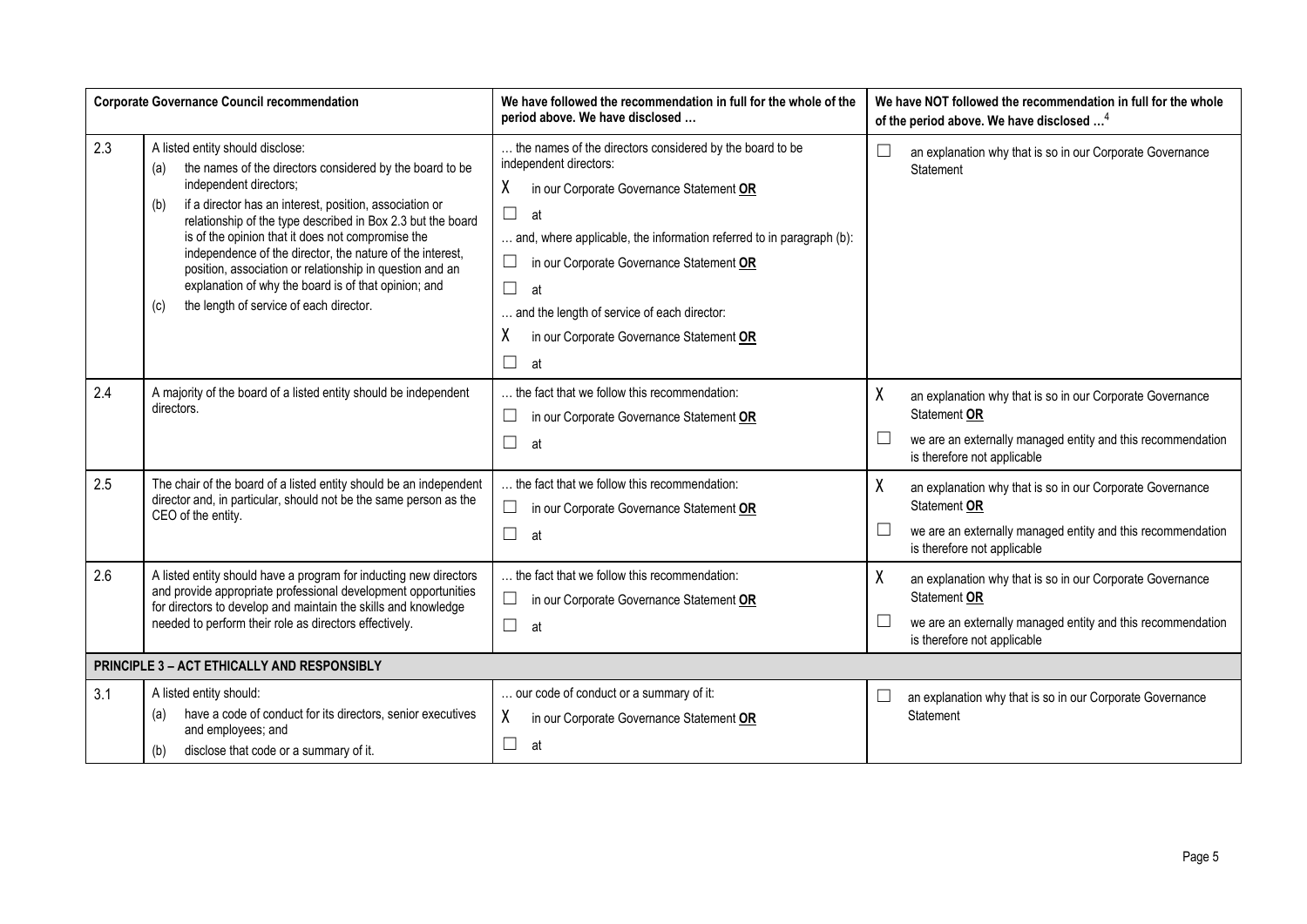|     | <b>Corporate Governance Council recommendation</b>                                                                                                                                                                                                                                                                                                                                                                                                                                                                                                                                                                                                                                                                                                                                                                                                                                                                                                                                   | We have followed the recommendation in full for the whole of the<br>period above. We have disclosed                                                                                                                                                                                                                                                                                                                                                                                                                                                                                                                                                                                                                                                                                                                                                                                        | We have NOT followed the recommendation in full for the whole<br>of the period above. We have disclosed <sup>4</sup> |
|-----|--------------------------------------------------------------------------------------------------------------------------------------------------------------------------------------------------------------------------------------------------------------------------------------------------------------------------------------------------------------------------------------------------------------------------------------------------------------------------------------------------------------------------------------------------------------------------------------------------------------------------------------------------------------------------------------------------------------------------------------------------------------------------------------------------------------------------------------------------------------------------------------------------------------------------------------------------------------------------------------|--------------------------------------------------------------------------------------------------------------------------------------------------------------------------------------------------------------------------------------------------------------------------------------------------------------------------------------------------------------------------------------------------------------------------------------------------------------------------------------------------------------------------------------------------------------------------------------------------------------------------------------------------------------------------------------------------------------------------------------------------------------------------------------------------------------------------------------------------------------------------------------------|----------------------------------------------------------------------------------------------------------------------|
|     | <b>PRINCIPLE 4 - SAFEGUARD INTEGRITY IN CORPORATE REPORTING</b>                                                                                                                                                                                                                                                                                                                                                                                                                                                                                                                                                                                                                                                                                                                                                                                                                                                                                                                      |                                                                                                                                                                                                                                                                                                                                                                                                                                                                                                                                                                                                                                                                                                                                                                                                                                                                                            |                                                                                                                      |
| 4.1 | The board of a listed entity should:<br>have an audit committee which:<br>(a)<br>(1) has at least three members, all of whom are non-<br>executive directors and a majority of whom are<br>independent directors; and<br>(2) is chaired by an independent director, who is not the<br>chair of the board,<br>and disclose:<br>(3) the charter of the committee;<br>(4) the relevant qualifications and experience of the<br>members of the committee; and<br>(5) in relation to each reporting period, the number of<br>times the committee met throughout the period and<br>the individual attendances of the members at those<br>meetings; or<br>if it does not have an audit committee, disclose that fact<br>(b)<br>and the processes it employs that independently verify and<br>safeguard the integrity of its corporate reporting, including<br>the processes for the appointment and removal of the<br>external auditor and the rotation of the audit engagement<br>partner. | [If the entity complies with paragraph (a):]<br>the fact that we have an audit committee that complies with<br>paragraphs (1) and (2):<br>χ<br>in our Corporate Governance Statement OR<br>$\Box$<br>at<br>and a copy of the charter of the committee:<br>χ<br>at www.peet.com.au/corporate-governance-statement-2019<br>and the information referred to in paragraphs (4) and (5):<br>χ<br>in our Corporate Governance Statement OR<br>χ<br>at this location: Directors' Report in the Annual Report<br>the fact that we do not have an audit committee and the processes<br>we employ that independently verify and safeguard the integrity of our<br>corporate reporting, including the processes for the appointment and<br>removal of the external auditor and the rotation of the audit<br>engagement partner:<br>$\Box$<br>in our Corporate Governance Statement OR<br>$\Box$<br>at | $\Box$<br>an explanation why that is so in our Corporate Governance<br>Statement                                     |
| 4.2 | The board of a listed entity should, before it approves the entity's<br>financial statements for a financial period, receive from its CEO<br>and CFO a declaration that, in their opinion, the financial records<br>of the entity have been properly maintained and that the financial<br>statements comply with the appropriate accounting standards<br>and give a true and fair view of the financial position and<br>performance of the entity and that the opinion has been formed<br>on the basis of a sound system of risk management and internal<br>control which is operating effectively.                                                                                                                                                                                                                                                                                                                                                                                  | the fact that we follow this recommendation:<br>X.<br>in our Corporate Governance Statement OR<br>$\Box$<br>at www.peet.com.au/corporate-governance-statement-2019                                                                                                                                                                                                                                                                                                                                                                                                                                                                                                                                                                                                                                                                                                                         | $\Box$<br>an explanation why that is so in our Corporate Governance<br>Statement                                     |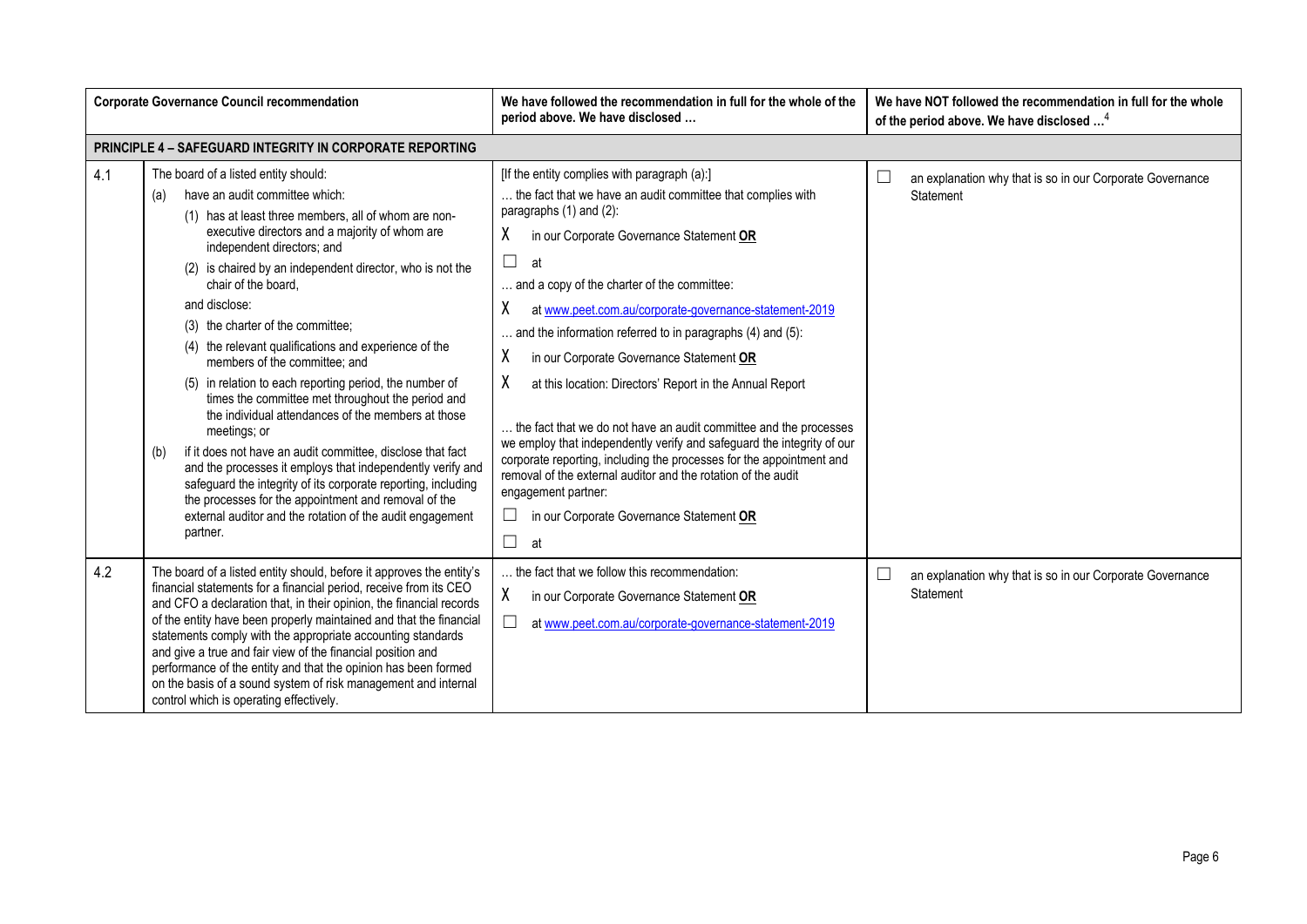|     | <b>Corporate Governance Council recommendation</b>                                                                                                                                                  | We have followed the recommendation in full for the whole of the<br>period above. We have disclosed                                                                       | We have NOT followed the recommendation in full for the whole<br>of the period above. We have disclosed <sup>4</sup>                                                                                                                          |
|-----|-----------------------------------------------------------------------------------------------------------------------------------------------------------------------------------------------------|---------------------------------------------------------------------------------------------------------------------------------------------------------------------------|-----------------------------------------------------------------------------------------------------------------------------------------------------------------------------------------------------------------------------------------------|
| 4.3 | A listed entity that has an AGM should ensure that its external<br>auditor attends its AGM and is available to answer questions<br>from security holders relevant to the audit.                     | the fact that we follow this recommendation:<br>χ<br>in our Corporate Governance Statement OR<br>$\Box$<br>at                                                             | $\Box$<br>an explanation why that is so in our Corporate Governance<br>Statement OR<br>we are an externally managed entity that does not hold an<br>annual general meeting and this recommendation is therefore<br>not applicable             |
|     | <b>PRINCIPLE 5 - MAKE TIMELY AND BALANCED DISCLOSURE</b>                                                                                                                                            |                                                                                                                                                                           |                                                                                                                                                                                                                                               |
| 5.1 | A listed entity should:<br>have a written policy for complying with its continuous<br>(a)<br>disclosure obligations under the Listing Rules; and<br>disclose that policy or a summary of it.<br>(b) | our continuous disclosure compliance policy or a summary of it:<br>χ<br>in our Corporate Governance Statement OR<br>$\Box$<br>at                                          | an explanation why that is so in our Corporate Governance<br>Statement                                                                                                                                                                        |
|     | PRINCIPLE 6 - RESPECT THE RIGHTS OF SECURITY HOLDERS                                                                                                                                                |                                                                                                                                                                           |                                                                                                                                                                                                                                               |
| 6.1 | A listed entity should provide information about itself and its<br>governance to investors via its website.                                                                                         | information about us and our governance on our website:<br>X at www.peet.com.au/investor-centre/peet-ltd/corporate-governance                                             | $\Box$<br>an explanation why that is so in our Corporate Governance<br>Statement                                                                                                                                                              |
| 6.2 | A listed entity should design and implement an investor relations<br>program to facilitate effective two-way communication with<br>investors.                                                       | the fact that we follow this recommendation:<br>χ<br>in our Corporate Governance Statement OR<br>$\Box$<br>at                                                             | $\Box$<br>an explanation why that is so in our Corporate Governance<br>Statement                                                                                                                                                              |
| 6.3 | A listed entity should disclose the policies and processes it has in<br>place to facilitate and encourage participation at meetings of<br>security holders.                                         | our policies and processes for facilitating and encouraging<br>participation at meetings of security holders:<br>χ<br>in our Corporate Governance Statement OR<br>П<br>at | $\Box$<br>an explanation why that is so in our Corporate Governance<br>Statement OR<br>we are an externally managed entity that does not hold<br>periodic meetings of security holders and this recommendation<br>is therefore not applicable |
| 6.4 | A listed entity should give security holders the option to receive<br>communications from, and send communications to, the entity<br>and its security registry electronically.                      | the fact that we follow this recommendation:<br>χ<br>in our Corporate Governance Statement OR<br>$\Box$<br>at                                                             | $\Box$<br>an explanation why that is so in our Corporate Governance<br>Statement                                                                                                                                                              |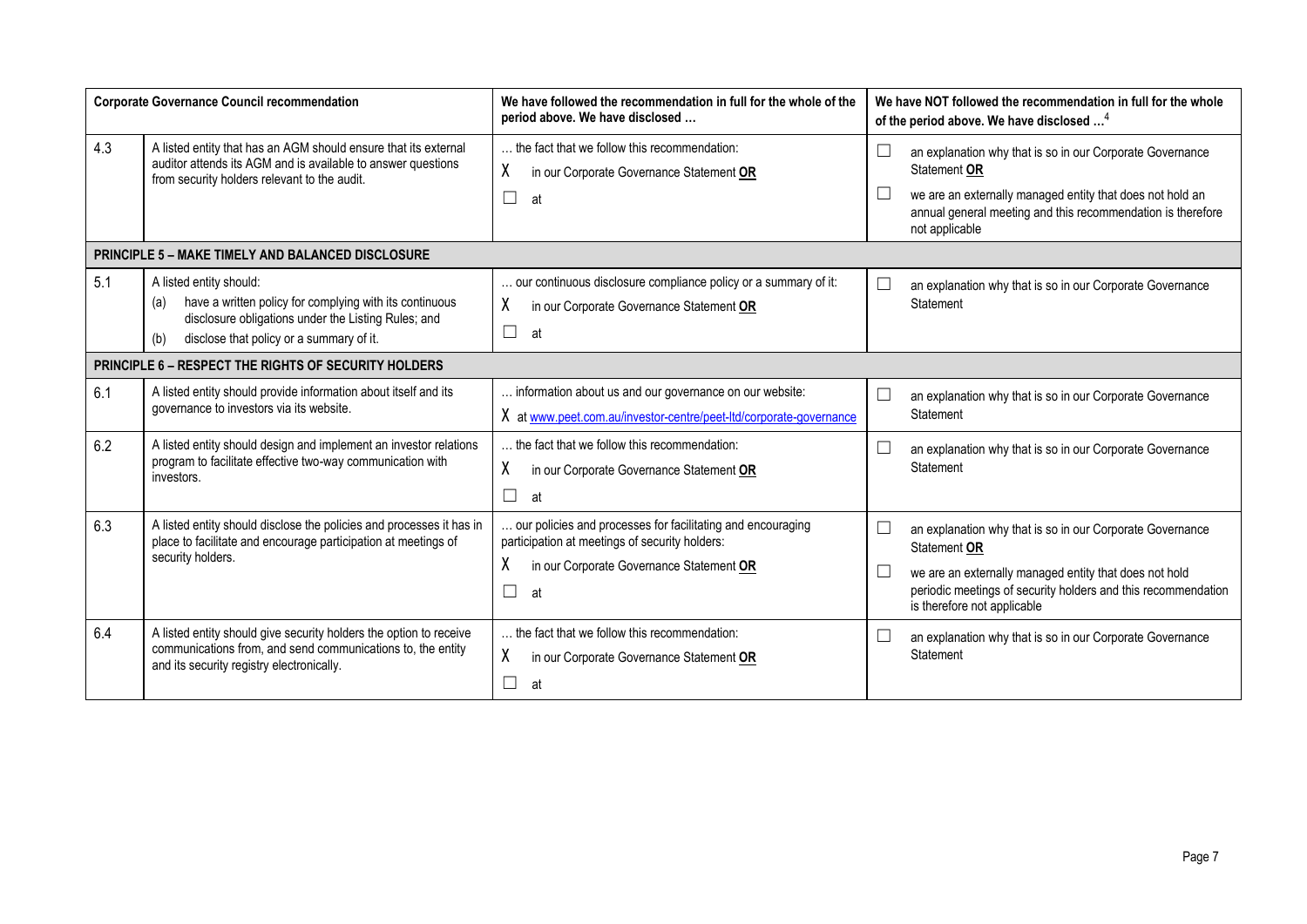|     | <b>Corporate Governance Council recommendation</b>                                                                                                                                                                                                                                                                                                                                                                                                                                                                                                                                                                                                                                                                                                 | We have followed the recommendation in full for the whole of the<br>period above. We have disclosed                                                                                                                                                                                                                                                                                                                                                                                                                                                                                                                                                                                                                                         | We have NOT followed the recommendation in full for the whole<br>of the period above. We have disclosed <sup>4</sup> |
|-----|----------------------------------------------------------------------------------------------------------------------------------------------------------------------------------------------------------------------------------------------------------------------------------------------------------------------------------------------------------------------------------------------------------------------------------------------------------------------------------------------------------------------------------------------------------------------------------------------------------------------------------------------------------------------------------------------------------------------------------------------------|---------------------------------------------------------------------------------------------------------------------------------------------------------------------------------------------------------------------------------------------------------------------------------------------------------------------------------------------------------------------------------------------------------------------------------------------------------------------------------------------------------------------------------------------------------------------------------------------------------------------------------------------------------------------------------------------------------------------------------------------|----------------------------------------------------------------------------------------------------------------------|
|     | <b>PRINCIPLE 7 - RECOGNISE AND MANAGE RISK</b>                                                                                                                                                                                                                                                                                                                                                                                                                                                                                                                                                                                                                                                                                                     |                                                                                                                                                                                                                                                                                                                                                                                                                                                                                                                                                                                                                                                                                                                                             |                                                                                                                      |
| 7.1 | The board of a listed entity should:<br>have a committee or committees to oversee risk, each of<br>(a)<br>which:<br>(1) has at least three members, a majority of whom are<br>independent directors; and<br>(2) is chaired by an independent director,<br>and disclose:<br>(3) the charter of the committee;<br>(4) the members of the committee; and<br>(5) as at the end of each reporting period, the number of<br>times the committee met throughout the period and<br>the individual attendances of the members at those<br>meetings; or<br>if it does not have a risk committee or committees that<br>(b)<br>satisfy (a) above, disclose that fact and the processes it<br>employs for overseeing the entity's risk management<br>framework. | [If the entity complies with paragraph (a):]<br>the fact that we have a committee or committees to oversee risk<br>that comply with paragraphs (1) and (2):<br>X.<br>in our Corporate Governance Statement OR<br>$\Box$<br>at<br>and a copy of the charter of the committee:<br>χ<br>at www.peet.com.au/corporate-governance-statement-2019<br>and the information referred to in paragraphs (4) and (5):<br>X<br>in our Corporate Governance Statement OR<br>χ<br>at this location: Directors' Report in the Annual Report<br>[If the entity complies with paragraph (b):]<br>the fact that we do not have a risk committee or committees that<br>satisfy (a) and the processes we employ for overseeing our risk<br>management framework: | └<br>an explanation why that is so in our Corporate Governance<br>Statement                                          |
| 7.2 | The board or a committee of the board should:<br>review the entity's risk management framework at least<br>(a)<br>annually to satisfy itself that it continues to be sound; and<br>disclose, in relation to each reporting period, whether such<br>(b)<br>a review has taken place.                                                                                                                                                                                                                                                                                                                                                                                                                                                                | in our Corporate Governance Statement OR<br>П<br>at<br>the fact that board or a committee of the board reviews the entity's<br>risk management framework at least annually to satisfy itself that it<br>continues to be sound:<br>X.<br>in our Corporate Governance Statement OR<br>П<br>at<br>and that such a review has taken place in the reporting period<br>covered by this Appendix 4G:                                                                                                                                                                                                                                                                                                                                               | $\Box$<br>an explanation why that is so in our Corporate Governance<br>Statement                                     |
|     |                                                                                                                                                                                                                                                                                                                                                                                                                                                                                                                                                                                                                                                                                                                                                    | х<br>in our Corporate Governance Statement OR<br>$\Box$<br>at                                                                                                                                                                                                                                                                                                                                                                                                                                                                                                                                                                                                                                                                               |                                                                                                                      |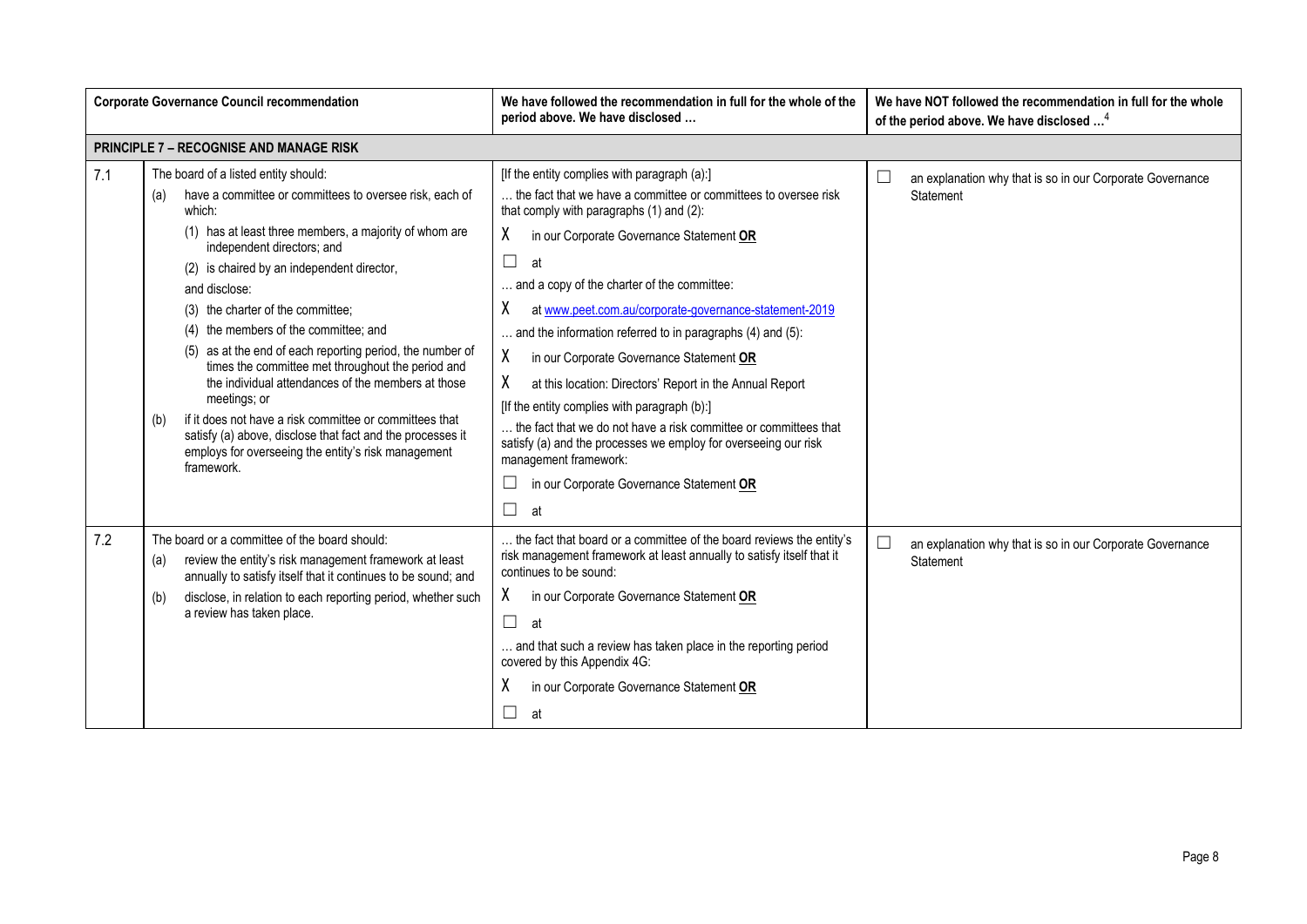|     | <b>Corporate Governance Council recommendation</b>                                                                                                                                                                                                                                                                                                                           | We have followed the recommendation in full for the whole of the<br>period above. We have disclosed                                                                                                                                                                                                                                                                                                                                                                                                                        | We have NOT followed the recommendation in full for the whole<br>of the period above. We have disclosed <sup>4</sup> |
|-----|------------------------------------------------------------------------------------------------------------------------------------------------------------------------------------------------------------------------------------------------------------------------------------------------------------------------------------------------------------------------------|----------------------------------------------------------------------------------------------------------------------------------------------------------------------------------------------------------------------------------------------------------------------------------------------------------------------------------------------------------------------------------------------------------------------------------------------------------------------------------------------------------------------------|----------------------------------------------------------------------------------------------------------------------|
| 7.3 | A listed entity should disclose:<br>if it has an internal audit function, how the function is<br>(a)<br>structured and what role it performs; or<br>if it does not have an internal audit function, that fact and<br>(b)<br>the processes it employs for evaluating and continually<br>improving the effectiveness of its risk management and<br>internal control processes. | [If the entity complies with paragraph (a):]<br>how our internal audit function is structured and what role it<br>performs:<br>in our Corporate Governance Statement OR<br>at<br>[If the entity complies with paragraph (b):]<br>the fact that we do not have an internal audit function and the<br>processes we employ for evaluating and continually improving the<br>effectiveness of our risk management and internal control processes:<br>in our Corporate Governance Statement OR<br>at<br>$\overline{\phantom{a}}$ | an explanation why that is so in our Corporate Governance<br>Statement                                               |
| 7.4 | A listed entity should disclose whether it has any material<br>exposure to economic, environmental and social sustainability<br>risks and, if it does, how it manages or intends to manage those<br>risks.                                                                                                                                                                   | whether we have any material exposure to economic,<br>environmental and social sustainability risks and, if we do, how we<br>manage or intend to manage those risks:<br>in our Corporate Governance Statement OR<br>at this location: Directors' Report in the Annual Report                                                                                                                                                                                                                                               | an explanation why that is so in our Corporate Governance<br><b>Statement</b>                                        |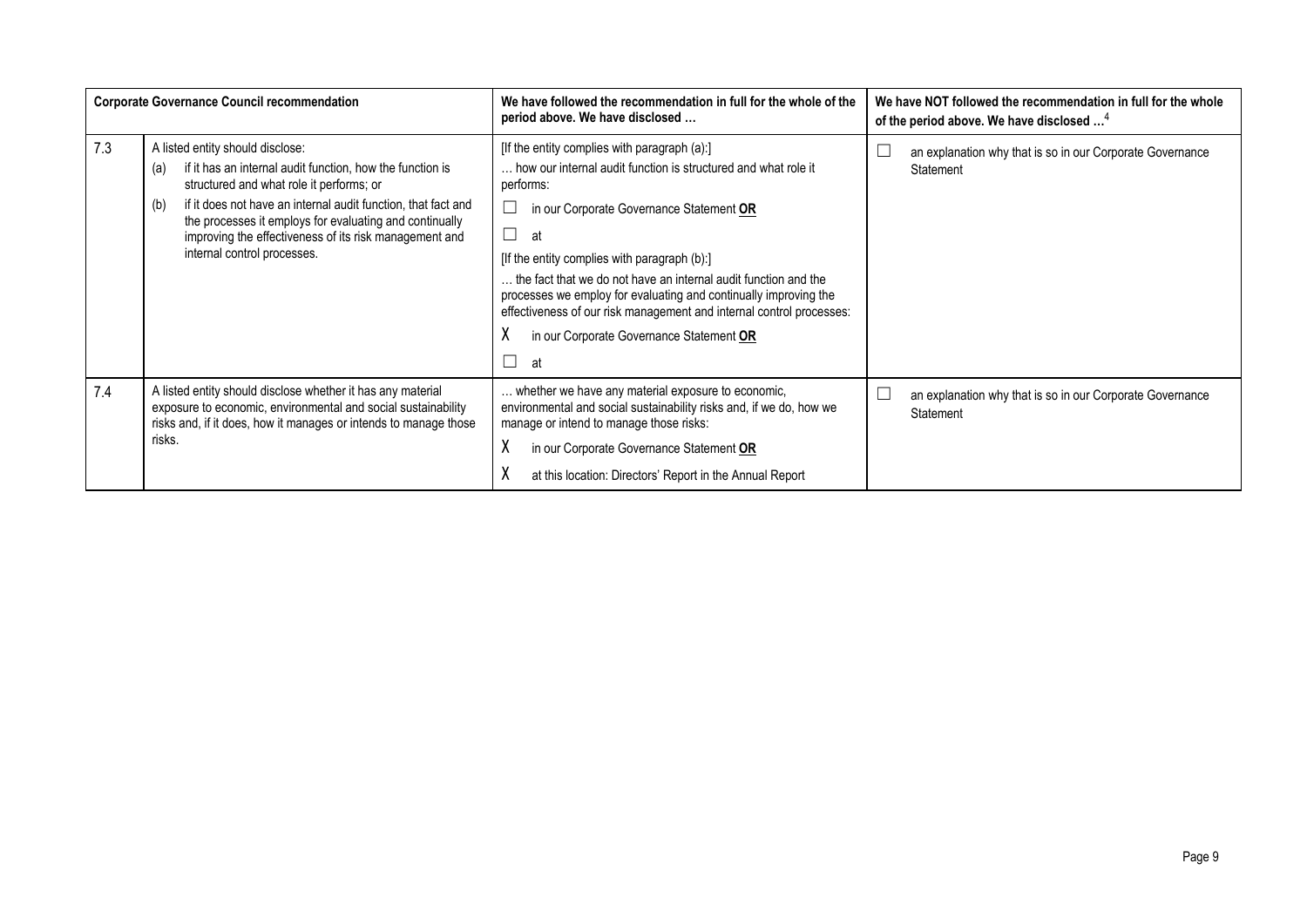|     | <b>Corporate Governance Council recommendation</b>                                                                                                                                                                                                                                                                                                                                                                                                                                                                                                                                                                                                                                                                                                                                                   | We have followed the recommendation in full for the whole of the<br>period above. We have disclosed                                                                                                                                                                                                                                                                                                                                                                                                                                                                                                                                                                                                                                                                                                                                                                                   | We have NOT followed the recommendation in full for the whole<br>of the period above. We have disclosed <sup>4</sup>                                                                                                                                                                                                  |
|-----|------------------------------------------------------------------------------------------------------------------------------------------------------------------------------------------------------------------------------------------------------------------------------------------------------------------------------------------------------------------------------------------------------------------------------------------------------------------------------------------------------------------------------------------------------------------------------------------------------------------------------------------------------------------------------------------------------------------------------------------------------------------------------------------------------|---------------------------------------------------------------------------------------------------------------------------------------------------------------------------------------------------------------------------------------------------------------------------------------------------------------------------------------------------------------------------------------------------------------------------------------------------------------------------------------------------------------------------------------------------------------------------------------------------------------------------------------------------------------------------------------------------------------------------------------------------------------------------------------------------------------------------------------------------------------------------------------|-----------------------------------------------------------------------------------------------------------------------------------------------------------------------------------------------------------------------------------------------------------------------------------------------------------------------|
|     | PRINCIPLE 8 - REMUNERATE FAIRLY AND RESPONSIBLY                                                                                                                                                                                                                                                                                                                                                                                                                                                                                                                                                                                                                                                                                                                                                      |                                                                                                                                                                                                                                                                                                                                                                                                                                                                                                                                                                                                                                                                                                                                                                                                                                                                                       |                                                                                                                                                                                                                                                                                                                       |
| 8.1 | The board of a listed entity should:<br>have a remuneration committee which:<br>(a)<br>(1) has at least three members, a majority of whom are<br>independent directors; and<br>(2) is chaired by an independent director,<br>and disclose:<br>(3) the charter of the committee;<br>(4) the members of the committee; and<br>(5) as at the end of each reporting period, the number of<br>times the committee met throughout the period and<br>the individual attendances of the members at those<br>meetings; or<br>if it does not have a remuneration committee, disclose that<br>(b)<br>fact and the processes it employs for setting the level and<br>composition of remuneration for directors and senior<br>executives and ensuring that such remuneration is<br>appropriate and not excessive. | [If the entity complies with paragraph (a):]<br>the fact that we have a remuneration committee that complies with<br>paragraphs (1) and (2):<br>in our Corporate Governance Statement OR<br>X<br>$\Box$<br>at<br>and a copy of the charter of the committee:<br>X<br>at www.peet.com.au/corporate-governance-statement-2019<br>and the information referred to in paragraphs (4) and (5):<br>X<br>in our Corporate Governance Statement OR<br>χ<br>at this location: Directors' Report in the Annual Report<br>[If the entity complies with paragraph (b):]<br>the fact that we do not have a remuneration committee and the<br>processes we employ for setting the level and composition of<br>remuneration for directors and senior executives and ensuring that<br>such remuneration is appropriate and not excessive:<br>in our Corporate Governance Statement OR<br>$\Box$<br>at | $\Box$<br>an explanation why that is so in our Corporate Governance<br>Statement OR<br>$\Box$<br>we are an externally managed entity and this recommendation is<br>therefore not applicable                                                                                                                           |
| 8.2 | A listed entity should separately disclose its policies and<br>practices regarding the remuneration of non-executive directors<br>and the remuneration of executive directors and other senior<br>executives.                                                                                                                                                                                                                                                                                                                                                                                                                                                                                                                                                                                        | separately our remuneration policies and practices regarding the<br>remuneration of non-executive directors and the remuneration of<br>executive directors and other senior executives:<br>in our Corporate Governance Statement OR<br>χ<br>at this location: Directors' report in the Annual Report                                                                                                                                                                                                                                                                                                                                                                                                                                                                                                                                                                                  | $\Box$<br>an explanation why that is so in our Corporate Governance<br>Statement OR<br>$\Box$<br>we are an externally managed entity and this recommendation<br>is therefore not applicable                                                                                                                           |
| 8.3 | A listed entity which has an equity-based remuneration scheme<br>should:<br>have a policy on whether participants are permitted to<br>(a)<br>enter into transactions (whether through the use of<br>derivatives or otherwise) which limit the economic risk of<br>participating in the scheme; and<br>disclose that policy or a summary of it.<br>(b)                                                                                                                                                                                                                                                                                                                                                                                                                                                | our policy on this issue or a summary of it:<br>X<br>in our Corporate Governance Statement OR<br>$\Box$<br>at                                                                                                                                                                                                                                                                                                                                                                                                                                                                                                                                                                                                                                                                                                                                                                         | $\Box$<br>an explanation why that is so in our Corporate Governance<br>Statement OR<br>$\Box$<br>we do not have an equity-based remuneration scheme and this<br>recommendation is therefore not applicable OR<br>$\Box$<br>we are an externally managed entity and this recommendation<br>is therefore not applicable |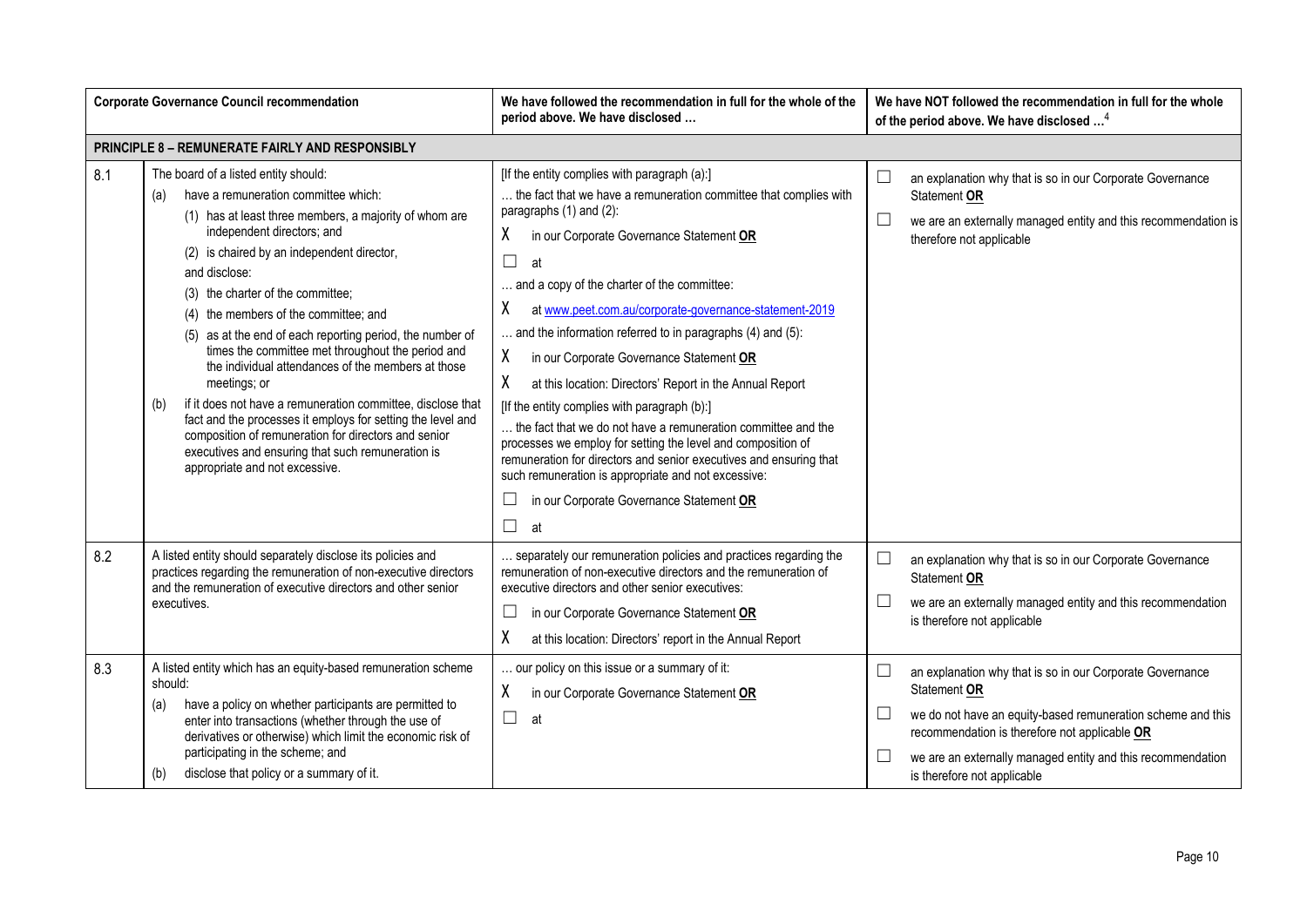Outlined below are the main corporate governance policies and practices in place during the financial year ended 30 June 2019 ("FY19"). Unless otherwise stated, these are consistent with the 3<sup>rd</sup> edition of the ASX Corporate Governance Council's Principles and Recommendations released in March 2014 (ASXCGC Recommendations) and copies of relevant charters, codes and policies are available on our [website.](https://www.peet.com.au/investor-centre/peet-ltd/corporate-governance)

This statement should be read in conjunction with the 2019 Annual Report.

## 1 Management and Oversight

### **1.1 Roles of the Board**

#### **ASXCGC Recommendation 1.1**

The Board of Directors is responsible for the corporate governance structures and practices of the Group.

The **[Board Charter](https://www.peet.com.au/-/media/peet/documents/corporate/corporate/corporate-governance/board-charter.ashx)** sets out the matters reserved to the board and those delegated to management. Under the Board Charter, the Board's responsibilities include:

- setting strategic direction of the Group and monitoring management's performance within that framework;
- ensuring there are adequate resources available to meet the Group's objectives;
- appointing and removing the Managing Director and Chief Executive Officer and overseeing succession plans for the senior executive team;
- approving and monitoring financial reporting and capital management;
- approving and monitoring the progress of business objectives;
- ensuring that any necessary statutory licences are held and compliance measures are maintained to ensure compliance with the law and licence(s);
- ensuring that adequate risk management procedures are in place;
- ensuring that the Group has appropriate corporate governance structures in place, including standards of ethical behaviour; and
- ensuring that the Board is and remains appropriately skilled to meet the changing needs of the Group.

## **1.2 Board Appointments**

#### **ASXCGC Recommendations 1.2, 1.3**

The Nomination Committee assists the Board with the selection and appointment of Directors, and will ensure that appropriate background checks are undertaken prior to putting a candidate forward for election.

Shareholders are provided with information regarding a director's relevant background to assist them in their decision whether or not to elect or re-elect a director.

It has not been the Company's practice to have written agreements with each director as it considers the role and responsibilities of directors is adequately covered under the relevant charters.

The Company has written agreements with each senior executive setting out the terms of their appointment.

#### **1.3 Company Secretary**

#### **ASXCGC Recommendation 1.4**

The Group Company Secretary is the Secretary of the Board, and is accountable directly to the Board, through the chair, on all matters to do with the proper functioning of the Board.

#### **1.4 Diversity**

#### **ASXCGC Recomme**n**dation 1.5**

The Board recognises the benefits that arise from employee and board diversity and, as required by the ASXCGC Recommendations, has adopted a [Diversity Policy](https://www.peet.com.au/-/media/peet/documents/corporate/corporate/corporate-governance/2018/180612-diversity-policy.ashx) (the Policy).

In the Policy, "Diversity" includes, but is not limited to, gender, age, ethnicity, sexual orientation, disability and cultural background. The Policy also requires that the Board establish measurable objectives for gender diversity.

The ASXCGC Recommendations recommend that companies disclose annually their measurable objectives for achieving gender diversity, their progress towards achieving those objectives and, as a "relevant employer" under the Workplace Gender Equality Act, the entity's most recent "Gender Equality Indicators".

The Company's gender diversity objectives and progress towards achieving those objectives are detailed below.

| <b>Objective</b>                                                                                                                               | <b>Progress</b>                                                                                             |
|------------------------------------------------------------------------------------------------------------------------------------------------|-------------------------------------------------------------------------------------------------------------|
| Increase the percentage of<br>women in management roles<br>to 40% by 2020.                                                                     | As at the date of the Group's<br><b>Workplace Gender Equality</b><br>Report, this percentage was<br>31.39%. |
|                                                                                                                                                | The number has increased from<br>last year.                                                                 |
| Pay equality to be reviewed<br>annually.                                                                                                       | Undertaken in accordance with<br>annual objective.                                                          |
| Annual resource planning<br>sessions with divisional<br>managers to discuss<br>succession planning and staff<br>resourcing.                    | Undertaken in accordance with<br>annual objective.                                                          |
| During each director and<br>executive selection and<br>appointment process, the<br>Board will aim to consider a<br>diverse pool of candidates. | The Company meets the<br>objective.                                                                         |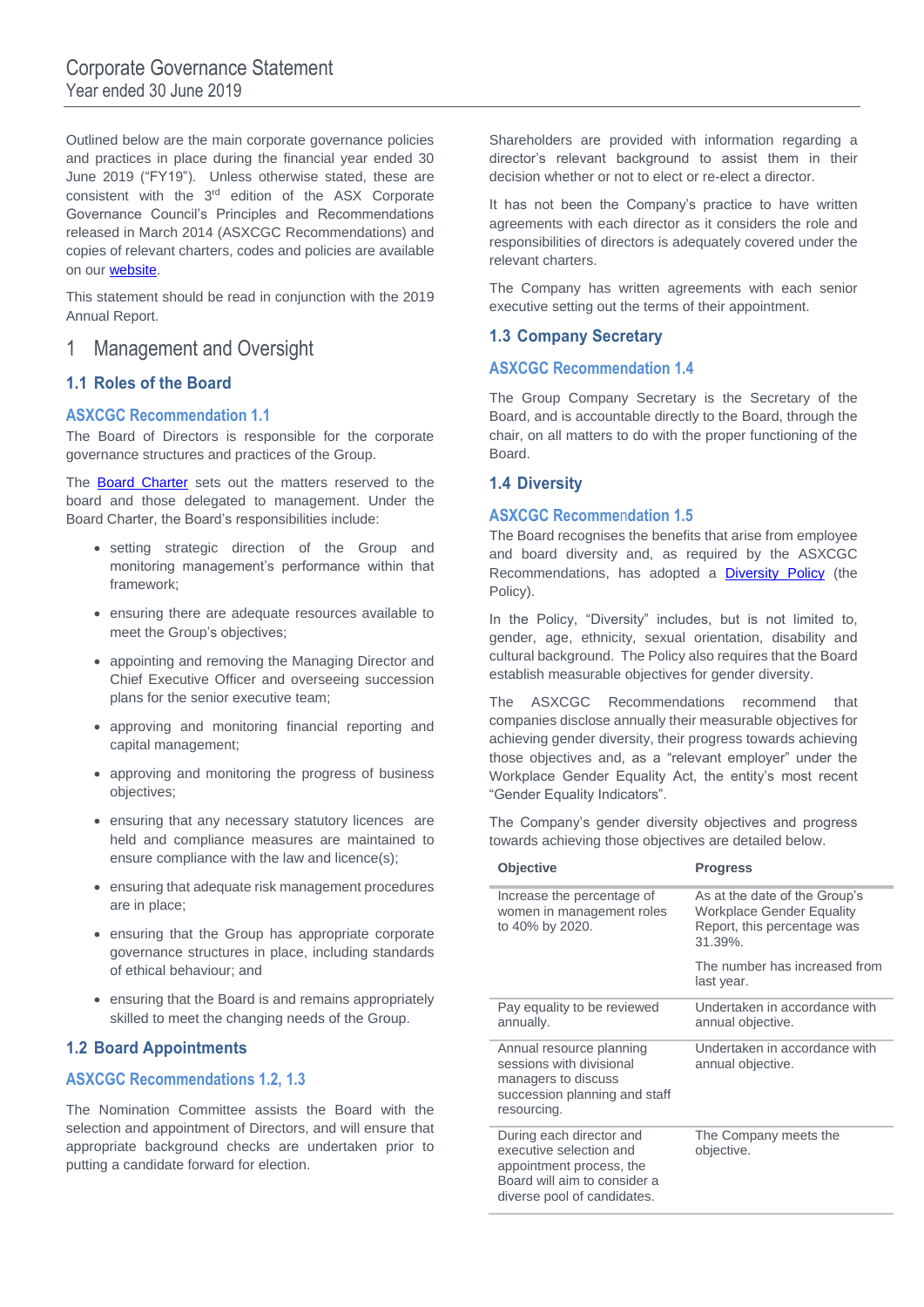| <b>Objective</b>                                                                                                                                                                                                                    | <b>Progress</b>                     |
|-------------------------------------------------------------------------------------------------------------------------------------------------------------------------------------------------------------------------------------|-------------------------------------|
| Continue to assess and<br>provide for flexible working<br>arrangements and family<br>support programs that balance<br>the needs of employees with<br>families and those of the<br>Company.                                          | The Company meets the<br>objective. |
| Establish a program which<br>requires senior employees to<br>continue to stay in touch with<br>employees on parental leave<br>on a regular basis and provide<br>assistance to help them<br>successfully transition back to<br>work. | The Company meets the<br>objective. |

In addition to the organisation monitoring progress against the Diversity objectives, Peet also complies with the annual reporting requirements set by the Workplace Gender Equality Agency which requires the annual submission of a workplace profile covering six gender equality indicators.

The workplace profile gives a granular view of gender diversity performance and assists organisations to develop strategies to improve gender equality.

The Company's most recent 'Gender Equality Indicators' are set out in its most recent [Workplace Gender Equality Report.](https://www.peet.com.au/-/media/peet/documents/corporate/corporate/2017/2019-peet-workplace-gender-equality-report.ashx)

#### **1.5 Performance Assessment**

#### **ASXCGC Recommendation 1.6**

The Board undergoes periodic formal assessments as and when considered appropriate, and informal self assessment on an ongoing basis.

The formal assessment process may involve the appointment of an independent, third party consultant to facilitate the process and typically include the requirement for each director to complete a questionnaire and to be interviewed by the third party consultant. Matters assessed may include the role, composition, procedures, practices and behaviour of the Board, its committees and their members.

This is then generally followed by a facilitated workshop at which the Directors discuss the findings from the questionnaires and interviews and agree on a program of actions.

The final part of the process may involve individual feedback sessions facilitated by the independent third party consultant.

The Board undertook its most recent formal performance assessment during the 2018 financial year. Refer to Section 7 for details of performance assessments undertaken for senior executives.

## 2 Board Structure

## **2.1 Nomination Committee**

#### **ASXCGC Recommendation 2.1**

The Company has appointed a Nomination Committee which currently comprises the full board.

While the composition of the Nomination Committee does not meet the requirements of the ASXCGC Recommendation which states that a majority of members of the Committee should be independent, and that it also be chaired by an independent director, the Directors consider that this is currently the most appropriate composition.

The [Nomination Committee Charter](https://www.peet.com.au/-/media/peet/documents/corporate/corporate/corporate-governance/nomination-committee-charter.ashx) provides further detail on the composition of the Committee, the running of Committee meetings, the Committee's primary duties and the process followed in the appointment of new directors.

The Nomination Committee charter requires the Committee to meet periodically, as and when required, and it held one meeting during the 2019 financial year.

Details of Directors' attendance at the Nomination Committee meetings held during the year ended 30 June 2019 is set out at item 10 in the 2019 Directors' Report.

#### **2.2 Directors' skills and experience**

#### **ASXCGC Recommendation 2.2**

The Company strives to have a Board with an appropriate mix of skills and experience in order to discharge its duties effectively.

Details of the members of the Board, their experience, expertise, qualifications and independent status are set out below and in the Board of Directors section of the 2019 Annual Report.

The overall skills and experience required to competently discharge the Board's duties, having regard to Peet's strategic direction and the diversity aspirations of the Board is periodically assessed.

Below is a summary of a skills matrix setting out the diverse skills the Board currently has:

| <b>SKILLS AND</b><br><b>EXPERIENCE</b> | <b>TOTAL</b><br><b>DIRECTORS</b> | <b>DIRECTORS WITH</b><br><b>EXPERIENCE</b> |
|----------------------------------------|----------------------------------|--------------------------------------------|
| Property                               | 6                                | 3                                          |
| Leadership and<br>Governance           | 6                                | 6                                          |
| Operations                             | 6                                | 6                                          |
| Finance, risk &<br>legal               | 6                                | 6                                          |
| People                                 | 6                                | 6                                          |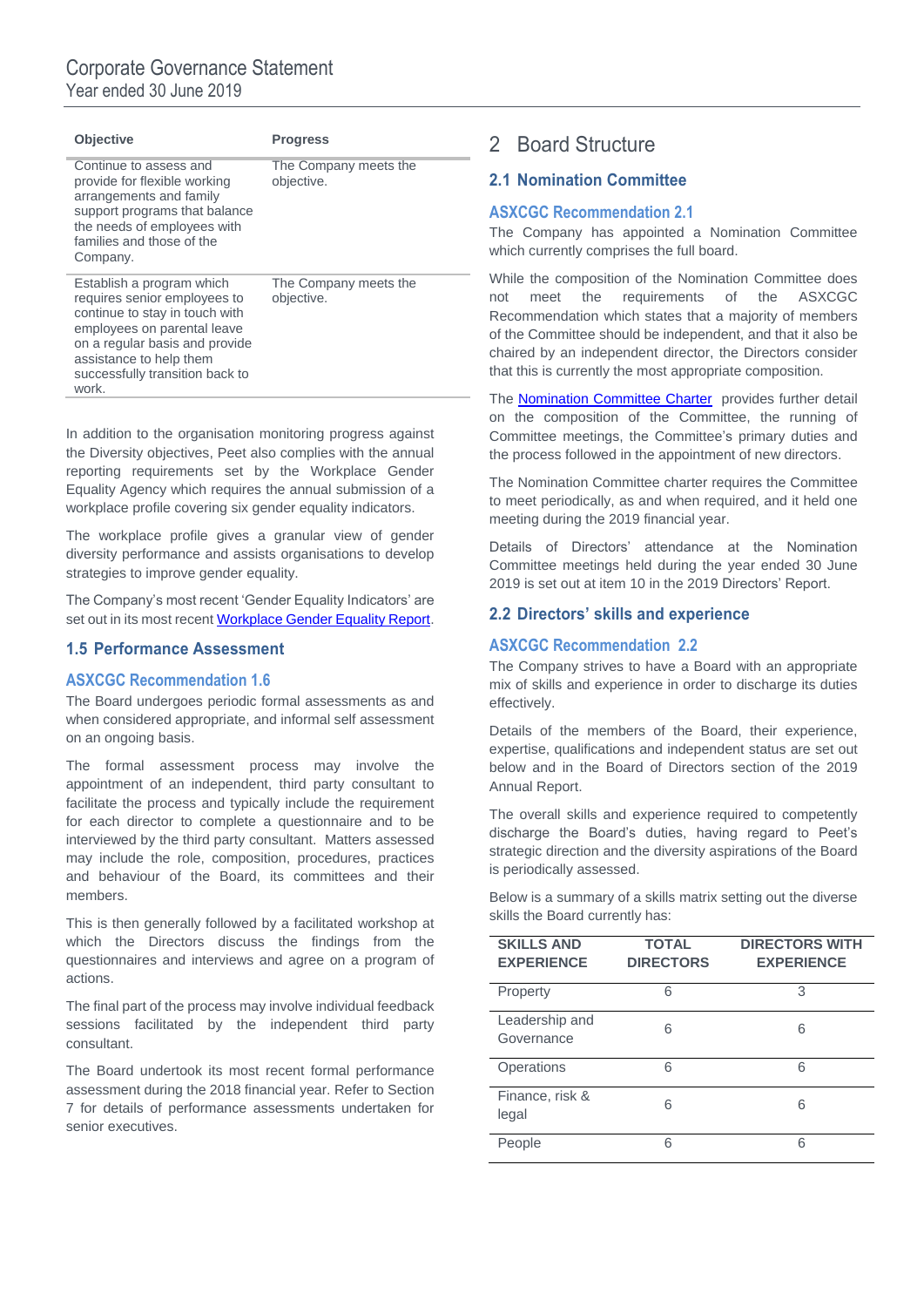## **2.3 Directors' independence**

#### **ASXCGC Recommendations 2.3, 2.4**

As at the date of this report the Board comprised of five nonexecutive directors (including three independent directors) and one executive director.

The Board assesses the independence of Non-Executive Directors upon appointment and reviews their independence as needed in accordance with the factors relevant to assessing the independence of a director as set out in the ASXCGC Recommendations.

The current composition of the Board does not meet the ASXCGC Recommendation to comprise a majority of independent directors.

Mr Tony Lennon who is (indirectly) the largest shareholder in the Company and the Non-executive Chairman, is not independent. He has been a director of the Company since 1985.

Mr Brendan Gore as the Managing Director and Chief Executive Officer of Peet is an Executive Director. He has been a director of Peet since 2007.

Mr Trevor Allen is considered independent in accordance with the factors relevant to assessing the independence of a director as set out in the ASXCGC Recommendations. He has been a director of Peet since 2012.

Ms Vicki Krause is considered independent in accordance with the factors relevant to assessing the independence of a director as set out in the ASXCGC Recommendations. She has been a director of Peet since 2014.

Mr Robert McKinnon is considered independent in accordance with the factors relevant to assessing the independence of a director as set out in the ASXCGC Recommendations. He has been a director of Peet since 2014.

Mr Anthony Lennon is not considered independent in accordance with the factors relevant to assessing the independence of a director as set out in the ASXCGC Recommendations. He has been a director of Peet since 1994.

#### **2.4 Chairman and Managing Director**

#### **ASXCGC Recommendation 1.1, 2.5**

Mr Tony Lennon, the Non-executive Chairman is not independent, however, the Board continues to believe that due to the wealth of experience in the Group's business sector and knowledge of the Group's business that he brings to the Board, he is currently the most suitable person to occupy the position of Chairman. The Chairman is responsible for:

- leading the Board in its duties to the Group;
- ensuring there are processes and procedures in place to evaluate the performance of the Board, its committees and individual directors;
- facilitating effective discussions at Board meetings; and
- ensuring effective communication with shareholders.

Mr Brendan Gore is the Managing Director and Chief Executive Officer of Peet.

The Managing Director's responsibilities include:

- strategy and policy direction of the operations of the Group;
- the efficient and effective operation of the Group;
- ensuring the Board is provided with accurate and clear information in a timely manner to promote effective decision-making; and
- ensuring all material matters affecting the Group are brought to the Board's attention.

#### **2.5 Director induction and training**

#### **ASXCGC Recommendation 2.6**

New directors are expected to undertake a due diligence process before agreeing to join the Board. This process includes having direct access to existing Board members and various senior managers of the Group.

This process allows new directors to obtain a sufficient understanding of the Group's business to allow them to adequately discharge their responsibilities.

The Group does not currently offer formal professional development programs to non-executive directors, but encourages them to seek attendance at various industry and professional seminars.

## 3 Code of Conduct

#### **ASXCGC Recommendation 3.1**

The Board believes that the success of the Group has been, and will continue to be, enhanced by a strong ethical culture within the organisation.

To reinforce the importance of ethical standards, the Board has embraced policies to ensure that all directors, executives and employees act with the utmost integrity and objectivity in their dealings with all people that they come in contact with during their tenure with the Group. The various charters and policies are periodically reviewed and updated as necessary to ensure they reflect appropriate standards of behaviour and professionalism and the practices necessary to maintain confidence in the Company's integrity.

Employees are required to report violations of the **Code of** [Conduct and Ethics](https://www.peet.com.au/-/media/peet/documents/corporate/corporate/corporate-governance/peet-limited-code-of-conduct-and-ethics.ashx) to their immediate supervisor, or to a Whistleblower Protection Officer, in accordance with the Company's Whistleblower Policy.

The [Whistleblower Policy](https://www.peet.com.au/-/media/peet/documents/corporate/corporate/corporate-governance/2018/180313-whistleblower-policy.ashx) contains procedures to ensure employees are not disadvantaged for reporting violations of the Code or other unethical conduct.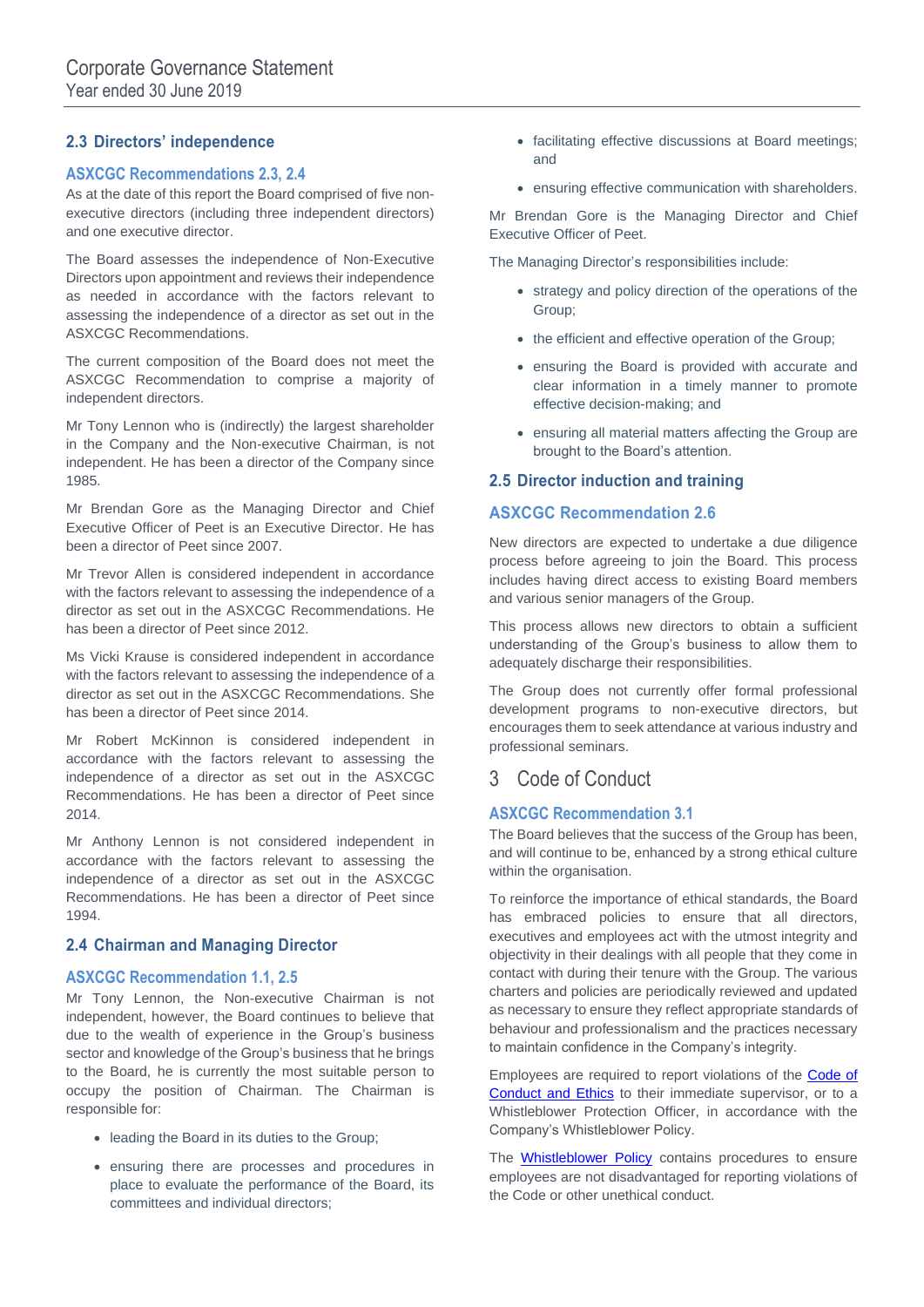## 4 Corporate Reporting

## **4.1 Audit and Risk Management Committee**

### **ASXCGC Recommendations 4.1, 7.1**

The purpose of the Audit and Risk Management Committee is to review and monitor the financial affairs of the Company and to ensure there are adequate policies in place in relation to risk management, compliance and internal control systems.

Under its [charter,](https://www.peet.com.au/-/media/peet/documents/corporate/corporate/corporate-governance/180615-audit--risk-management-committee-charter.ashx) the Audit and Risk Management Committee consists of a minimum of three directors with a majority of independent directors. The Board selects the chairperson of the Audit and Risk Management Committee.

The Audit and Risk Management Committee will consider any matters relating to the financial affairs of Peet and any other matter referred to it by the Board.

The Audit and Risk Management Committee charter requires the committee to meet at least three times a year and it held six meetings during the year.

The members of the Committee from 1 July 2018 up to the date of this report were:

- Mr T J Allen (Chairman);
- Mr A J Lennon; and
- Mr R J McKinnon.

At the discretion of the Committee, the external auditor and other members of the Board and management are invited to Committee meetings as and when considered appropriate.

The external auditors were invited to attend all meetings held during the year.

The Group Company Secretary acts as secretary to the Committee and attends its meetings.

Details of the above Directors' attendance at Audit and Risk Management Committee meetings are set out at item 10 in the 2019 Directors' Report.

## **4.2 CEO and CFO Declarations**

#### **ASXCGC Recommendation 4.2**

Prior to the approval of the financial report for the year ended 30 June 2019, the Chief Executive Officer and Chief Financial Officer declared to the Board:

- that in their opinion the Group's financial statements comply with the appropriate accounting standards and give a true and fair view of the financial position and performance of the entity; and
- that the opinion has been formed on a sound system of risk management and internal control which is operating effectively.

## **4.3 External Auditors**

#### **ASXCGC Recommendation 4.3**

The external auditor is requested to attend the Annual General Meeting and be available to answer shareholders' questions about the conduct of the audit and the preparation and content of the audit report.

5 Continuous Disclosure and External Communications Policy and Shareholder **Communication** 

#### **ASXCGC Recommendations 5.1, 6.1, 6.2. 6.3, 6.4**

The Company places a high priority on communication with shareholders and is aware of the obligations it has under the *Corporations Act 2001* and the ASX Listing Rules, to keep the market fully informed of information which is not generally available and which may have a material effect on the price or value of the Company's securities.

The Company has adopted a **Continuous Disclosure and External Communications Policy**, which establishes procedures to ensure that directors and management are aware of and fulfill their obligations in relation to the timely disclosure of material price sensitive information.

The Group Company Secretary has been nominated as the person responsible for communications with the Australian Securities Exchange (ASX). This role includes responsibility for ensuring compliance with the continuous disclosure requirements in the Corporations Act 2001 and the ASX Listing Rules and overseeing and coordinating information disclosure to the ASX.

Information is communicated to shareholders as follows:

- The Annual and Half-yearly Financial Reports are lodged with the ASX, with the Annual Report made available for distribution to shareholders;
- Announcements of annual and interim results, results presentations and other price sensitive information are made to the ASX;
- Addresses made by the Chairman and Managing Director to the Annual General Meeting (AGM) are lodged with ASX prior to the commencement of the AGM; and
- Addresses made by the Managing Director at various investor briefings, if required, are lodged with ASX.

Shareholders are entitled to attend the AGM and receive a notice of such meeting together with an explanatory memorandum of proposed resolutions (as appropriate). If shareholders cannot attend the AGM they are entitled to lodge a proxy in accordance with the *Corporations Act 2001* and Peet's Constitution.

Additionally, all ASX announcements and other media releases are accessible via the Company's website.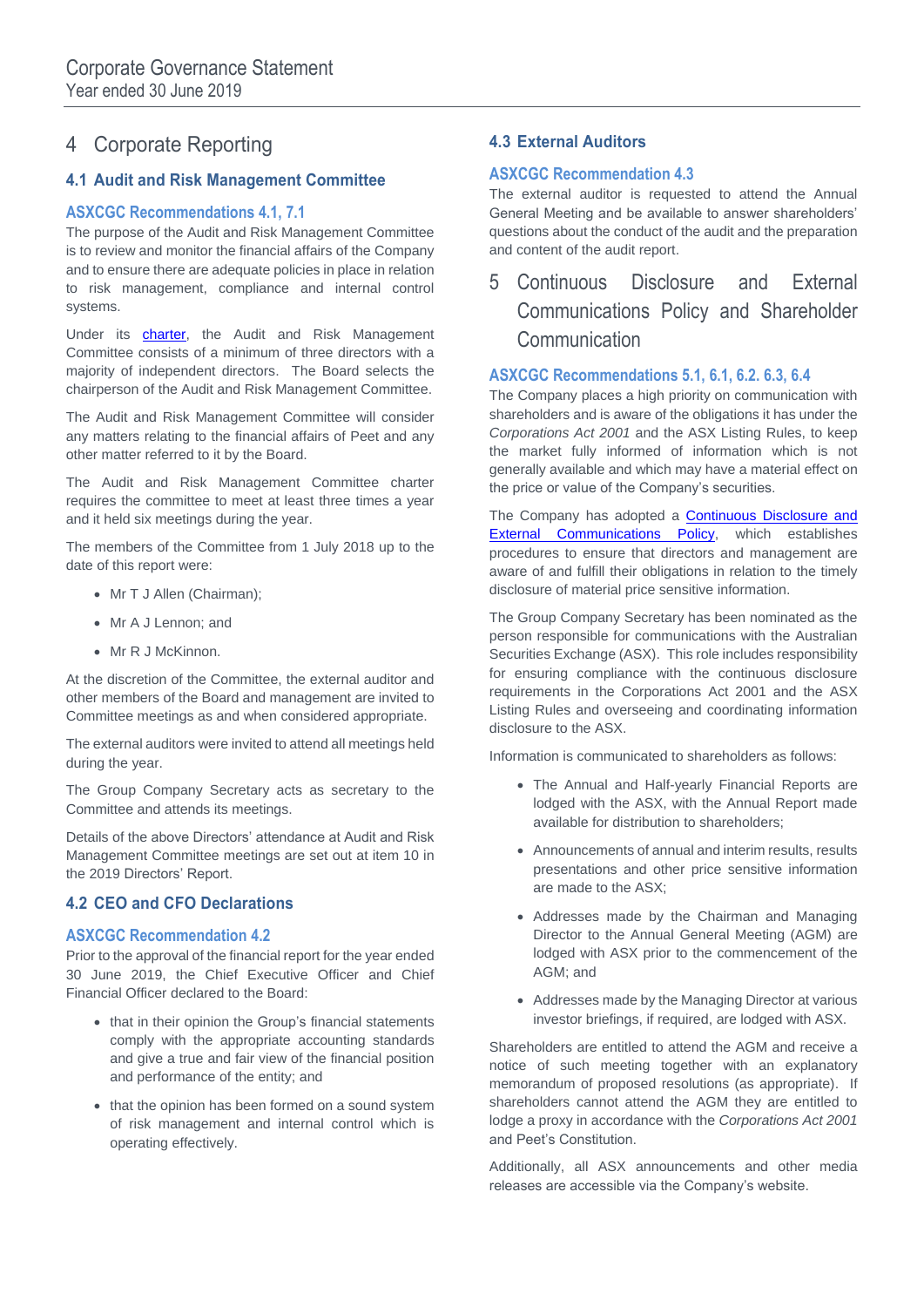The Company's security holders are able to receive communication from, and send communication to Peet and its share registry electronically.

## 6 Risk Management

### **ASXCGC Recommendations 7.1, 7.2, 7.3, 7.4**

The Board recognises the importance of managing the risks associated with Peet's business operations and has adopted a formal [Risk](https://www.peet.com.au/-/media/peet/documents/corporate/corporate/corporate-governance/2018/190805-risk-management-policy.ashx) Management Plan in keeping with its Risk **[Management Policy.](https://www.peet.com.au/-/media/peet/documents/corporate/corporate/corporate-governance/2018/190805-risk-management-policy.ashx)** 

Management is responsible for the design and implementation of the risk management framework and internal control systems to manage the Company's material business risks and to report to the Board on whether those risks are being managed effectively.

Individual business units are responsible for integrating the risk management framework within their business processes and systems.

The Audit and Risk Management Committee assists the Board in its risk management oversight function, receives reports from management on the Company's material business risks and monitors the effectiveness of risk management and internal control policies.

Refer to section 4.1 for further details of the Audit and Risk Management Committee.

The Board and management review the risk management framework annually to ensure its ongoing relevance and the identification, monitoring and reporting of risks occurs on an ongoing basis. The annual review was undertaken in May 2019 and reported to the Audit and Risk Management Committee in June 2019.

While the Company does not have an internal audit function, the Risk Management Plan represents a component of the overall internal controls of Peet. Other internal controls include:

- establishing a company-wide code of conduct;
- the adoption of written policies and procedures;
- the delegation of authority across the various levels of the Company;
- establishment of reporting systems to monitor compliance;
- appointment of a compliance officer and a workplace health and safety officer;
- a network disaster recovery plan; and
- various IT-related systems across the Group.

During the year, the Audit and Risk Management Committee and the Board received periodic reports on management's ongoing monitoring of, and action plans for, material business risks.

The Group's key economic, environmental and social sustainability risks, together with the approach to managing those risks, are outlined in the 2019 Directors' Report.

## 7 Remuneration Committee

#### **ASXCGC Recommendations 1.7, 8.1, 8.2**

The Remuneration Committee meets as frequently as required and during the year held three meetings. The Committee operates in accordance with its [charter.](https://www.peet.com.au/-/media/peet/documents/corporate/corporate/corporate-governance/20190805-remuneration-committee-charter-policy.ashx) The Remuneration Committee's membership comprises of independent directors.

The chairperson of the Remuneration Committee is the person appointed by the Board.

The members of the Committee from 1 July 2018 up to 27 May 2019 were:

- Mr R J McKinnon (Chairman);
- Mr T J Allen; and
- Ms V Krause.

On 27 May 2019, Mr A J Lennon was appointed as a fourth member of the Committee.

Details of the above Directors' attendance at Remuneration Committee meetings are set out at item 10 in the 2019 Directors' Report.

At the discretion of the Committee, the other members of the Board, including the Managing Director and Chief Executive Officer are invited to Committee meetings as and when considered appropriate.

The Group Company Secretary acts as a secretary to the Committee and attends its meetings.

Details of key management personnel remuneration is set out at items 12 and 13 in the 2019 Directors' Report.

As at 30 June 2019, the Company's key management personnel comprised the Directors and the following members of the Leadership Team, who report directly to the Managing Director and Chief Executive Officer:

- Chief Investment Officer;
- Chief Financial Officer; and
- Group Company Secretary.

The process for evaluating the performance of the above executives generally involves an analysis of:

- a summary of the executives' highlights for the previous 12 months;
- an assessment against the Company's values and behaviours, which is considered a mandatory aspect of the day-to-day performance and an integral part of the Company's culture;
- an assessment against personal objectives and key performance indicators; and